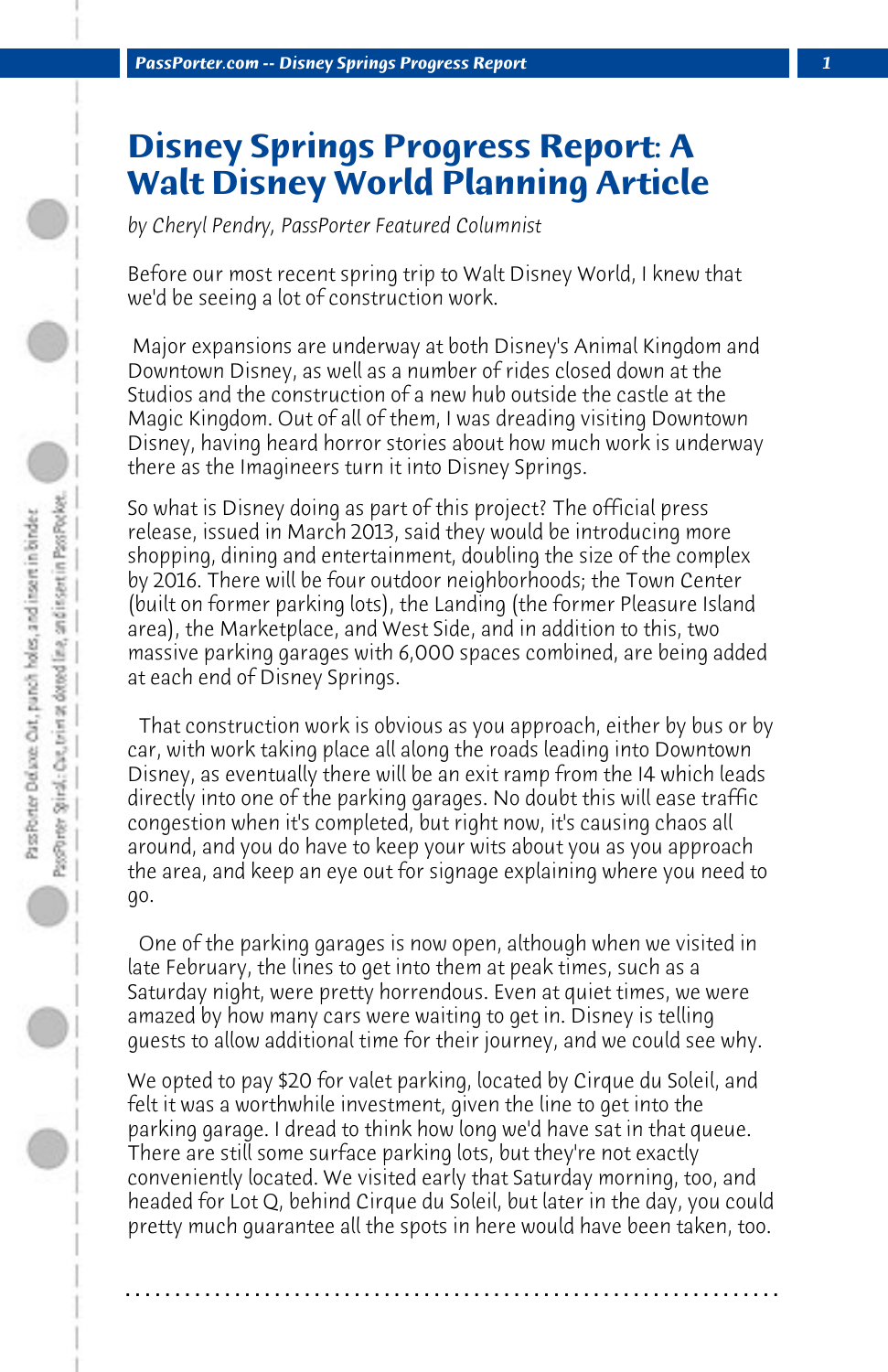*PassPorter.com -- Disney Springs Progress Report (continued) 2*

 There have been a lot of other infrastructure changes since our last visit in late 2013. A pedestrian bridge is now in place between the Rainforest Cafe and T-Rex, and it was a pleasure to wander across it. I must admit, given the forthcoming renaming of Downtown Disney to Disney Springs, I was surprised to still see so much use of the existing name. I was expecting everything to already say Disney Springs, but I guess that's something still to come as part of the remaining work. At least on the bridge, there was evidence of the new name, with what appears to be its catchphrase "the source of inspiration." I immediately liked the look of these plaques, as they felt classy, as if attempting to elevate the area into something very stylish and sophisticated.

 That feeling continued for me as we made our way over to The Landing. Much of the former Pleasure Island is now gone, and in its place are new, generally high-scale retail outlets. Chapel Hats, as the name suggests, is a speciality hat retailer, offering some very nice, high quality items, a big change from the traditional Mickey ears! Next door is Erin McKenna's Bakery NYC, and further along, opposite Paradiso 37, APEX by Sunglass Hut, Sound Lion, Sanuk, and the Art of Shaving were already open for business, along with some much needed restrooms.

 Also in this area is the new Boathouse restaurant, recently opened. This is where you can see the symmetry between the new Disney Springs, and Saratoga Springs opposite, with much of the building reflecting the Disney Vacation Club resort architecture. It fee[ls as if](http://www.wdwmagic.com/attractions/disney-springs/news/27mar2015-photos---the-third-highline-elevated-structure-at-disney-springs-west-side-nears-completion.htm) it [all sud](http://www.wdwmagic.com/attractions/disney-springs/news/27mar2015-photos---the-third-highline-elevated-structure-at-disney-springs-west-side-nears-completion.htm)denly fits together, in a way that Downtown Disney's Pleasure Island, much as I loved the place, never did.

 Beyond the new stores, at the time of our visit the construction work was continuing in earnest around Planet Hollywood. It was here that, particularly at busy times, it did feel claustrophobic, with temporary walls up everywhere, and limited space on the walkways. If you are heading from one end of Downtown Disney to the other, and crowds are a concern for you, you may be best getting the boats that run between the West Side and the Marketplace. We took one, and really enjoyed being able to see the construction from the water.

 Not much had changed in the West Side since our last visit, when Splitsville had recently opened for business. However, there was a new addition to the landscaping here, with the arrival of new elevated highline structures. We hadn't heard anything about these before our trip, so I was curious to know what they'd be for. According to WDW Magic, it will provide "shade, seating, and a performance area for live music." We were disappointed that it wouldn't be home to an overhead tram, much like the DisneySea Electric Railway in Tokyo DisneySea, as

**. . . . . . . . . . . . . . . . . . . . . . . . . . . . . . . . . . . . . . . . . . . . . . . . . . . . . . . . . . . . . . . . . .**